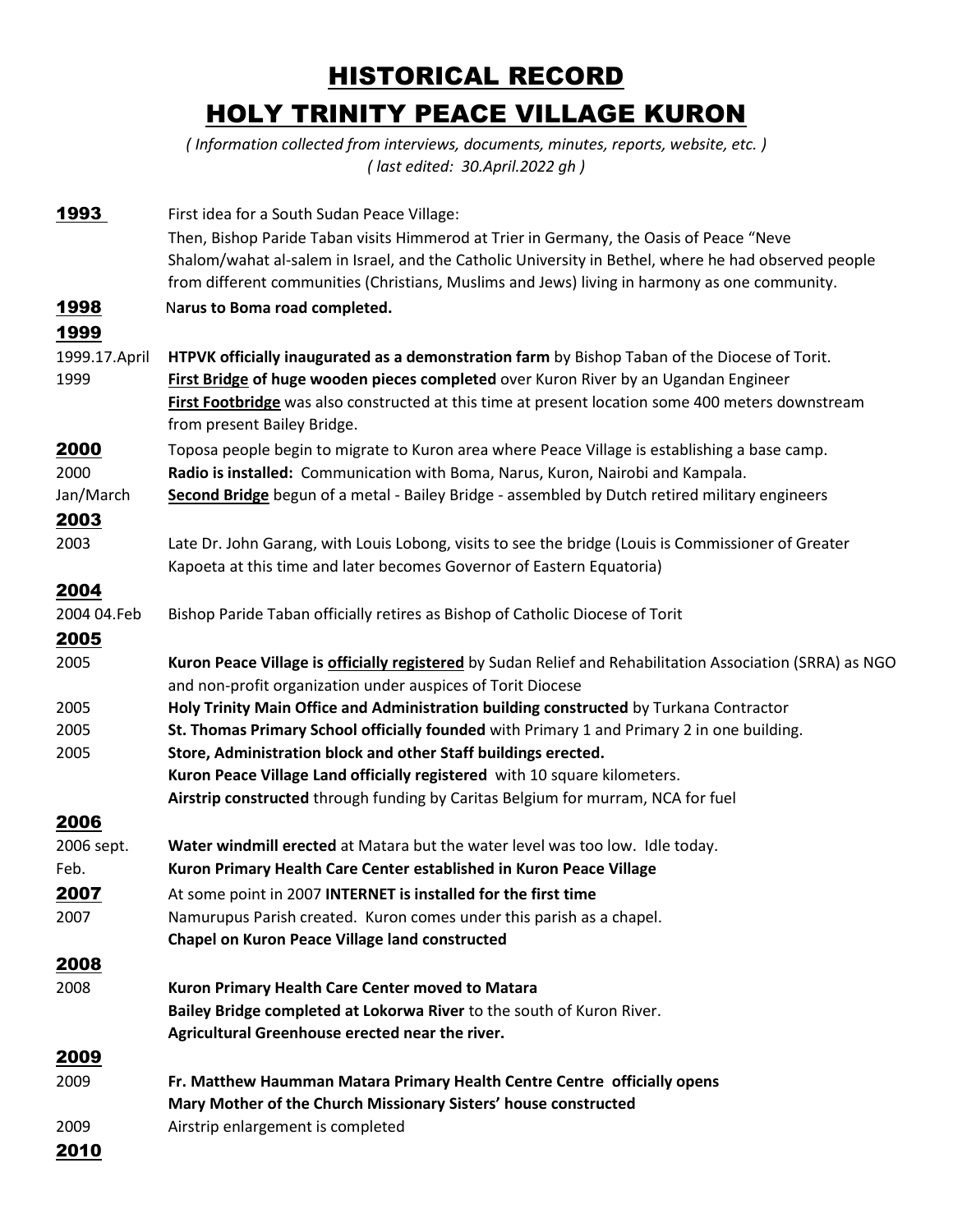| 2010         | First nursery building made of mud and tin is built at Primary School.                       |
|--------------|----------------------------------------------------------------------------------------------|
| 2010         | Second Footbridge erected across Kuron,                                                      |
| 2011         |                                                                                              |
| 2011 June    | Youth Conference Hall is completed. (name later changed to Peace Academy)                    |
| 2011         | Emeritus Bishop Paride Taban received the prize Help for Self Help - from Stromme Foundation |
| 2012         |                                                                                              |
| 2012 May     | First Kuron Peace Village Newsletter Published                                               |
| 2012 July    | Bridge at Lokorwa is submerged in mud from floods.                                           |
| 2012July.18  | Theatre Group For Peace presents for first time.                                             |
| 2013         |                                                                                              |
| 2013         | Norwegian programme for rotating directors ends, South Sudanese Director fully appointed     |
| 2013         | Rub Hall Tent erected at HTPVK compound.                                                     |
| 2013 March   | Bishop Taban awarded Sergio de Vieria de Mello Prize by United Nations                       |
| 2013 March   | Religious House completed in Matara                                                          |
| 2013 March   | <b>Third Footbridge reconstructed</b>                                                        |
| 2013         | Kuron Nursery Container offices and classrooms constructed at present site.                  |
| 2013.May     | <b>VTC in Matara officially opened</b>                                                       |
| 2013.May     | HTPVK Board hold first meeting in Kuron                                                      |
| September    | First VTC graduation (9 students)                                                            |
| 2014         |                                                                                              |
| 2014         | HTPVK Peace Office established in Boma.                                                      |
| 2014.Aug     | <b>Teak Tree Plantation established</b>                                                      |
| 2014.October | Foot bridge damaged by floods but still usable                                               |
| 2014.October | Primary School starts a school Health Care facility for students                             |
| 2014         | Health Centre adds many structures with UNICEF assistance                                    |
| 2015         |                                                                                              |
| 2015         | Borehole drilled by Jamus Construction for Nursery, VTC, and Health Center.                  |
| 2015.Sept.   | First Graduation in Tailoring Class from VTC                                                 |
| 2015.Sept.   | Donor Conference with 5 Ambassadors present held in Juba                                     |
| 2015.Dec.    | Second-hand Army Lorry with trailer arrives from Germany as donation                         |
| 2016         |                                                                                              |
| 2016.October | First (and only) Doctor arrives at Health Centre in Matara, Dr. Thomas, South Sudanese       |
| 2016         | Nutritional Program begun at Health Centre                                                   |
| 2017         |                                                                                              |
| 2017.Jan.    | WASH Program for 12 months                                                                   |
| 2017.16.June | Bishop Paride Taban awarded the Reconciliation for Interfaith Cooperation Award              |
| 2017.Sept.   | Bishop Paride Taban awarded the Africa Peace Award                                           |
| 2017.Sept.   | 2-room staff house constructed on location of previous mud hut housing at PHCC.              |
| 2018         |                                                                                              |
| 2018         | Bishop awarded the Freedom of Worship Award from the Roosevelt Foundation Netherlands.       |
| 2018         | Economic and Social Empowerment Department is established                                    |
| 2018.17.July | Nursery building constructed out of tin at Nakabuse with 2 teachers                          |
| 2018.03.Nov. | Concrete classrooms constructed at Nursery in Kuron.                                         |
| 2018         | Bishop Paride Taban Foundation established. Land purchased in Kapoeta.                       |
| 2018         | Peace Academy Conference Hall and housing units completed and officially opened.             |
| 2019         |                                                                                              |
| 27.May       | Bishop Stephen Ameyu of Torit Diocese visits Kuron Peace Village                             |
| 15.June      | Peace Market building in Napil is officially blessed and opened.                             |
| Oct          | Carter Centre signs over buildings next to PHCC to HTPVK to use as they see fit.             |